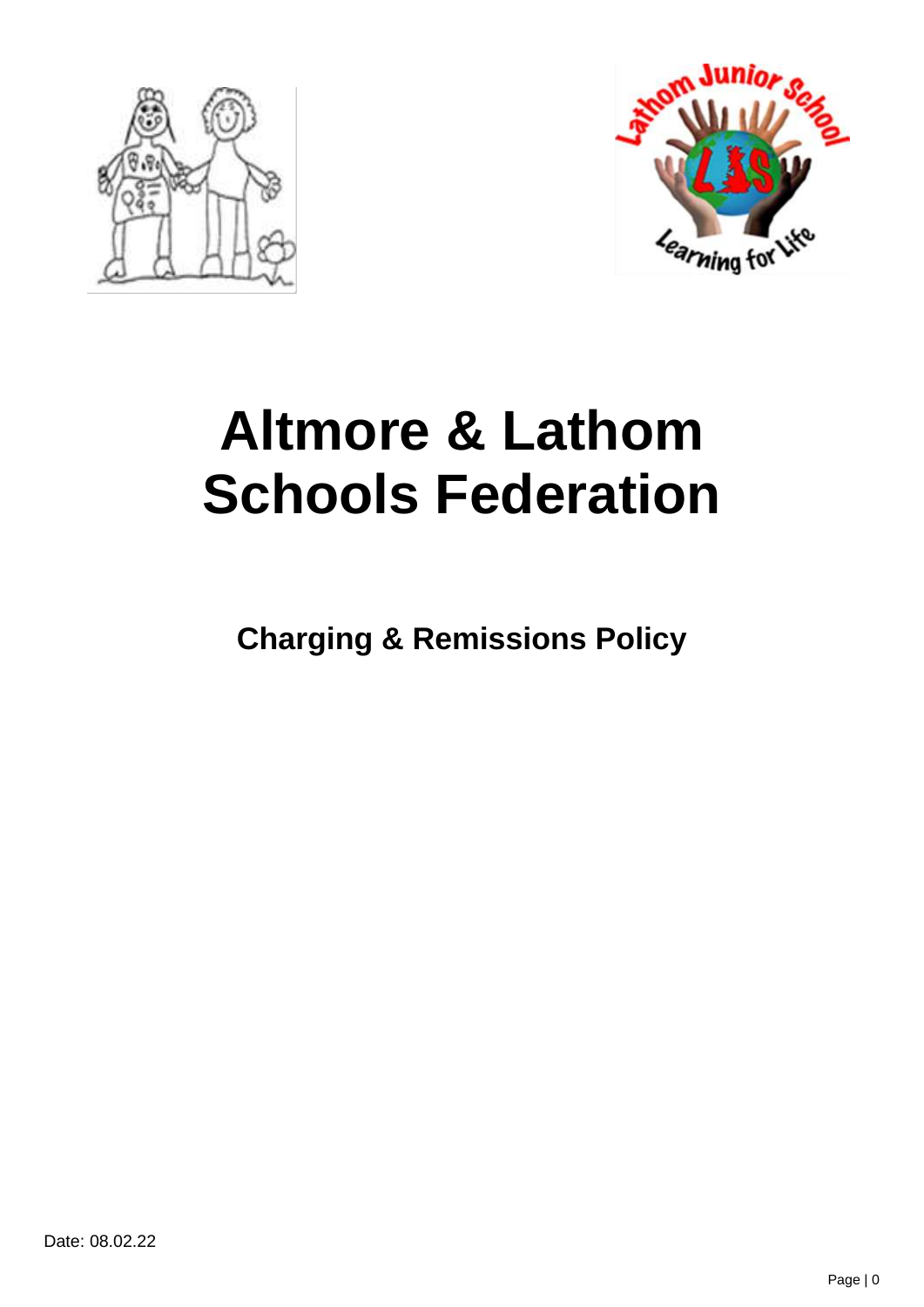| <b>Contents</b> |                               | Page           |
|-----------------|-------------------------------|----------------|
| $1_{\cdot}$     | Introduction                  |                |
|                 | 2. Definitions                | $\overline{2}$ |
|                 | 3. Roles and responsibilities | $\overline{2}$ |
|                 | 4. Non-charging               | $\overline{2}$ |
|                 | 5. Voluntary contributions    | 3              |
|                 | 6. Charging                   | 3              |
|                 | 7. Remissions                 | 3              |
| 8.              | General                       | 4              |
| 9.              | Monitoring                    | 4              |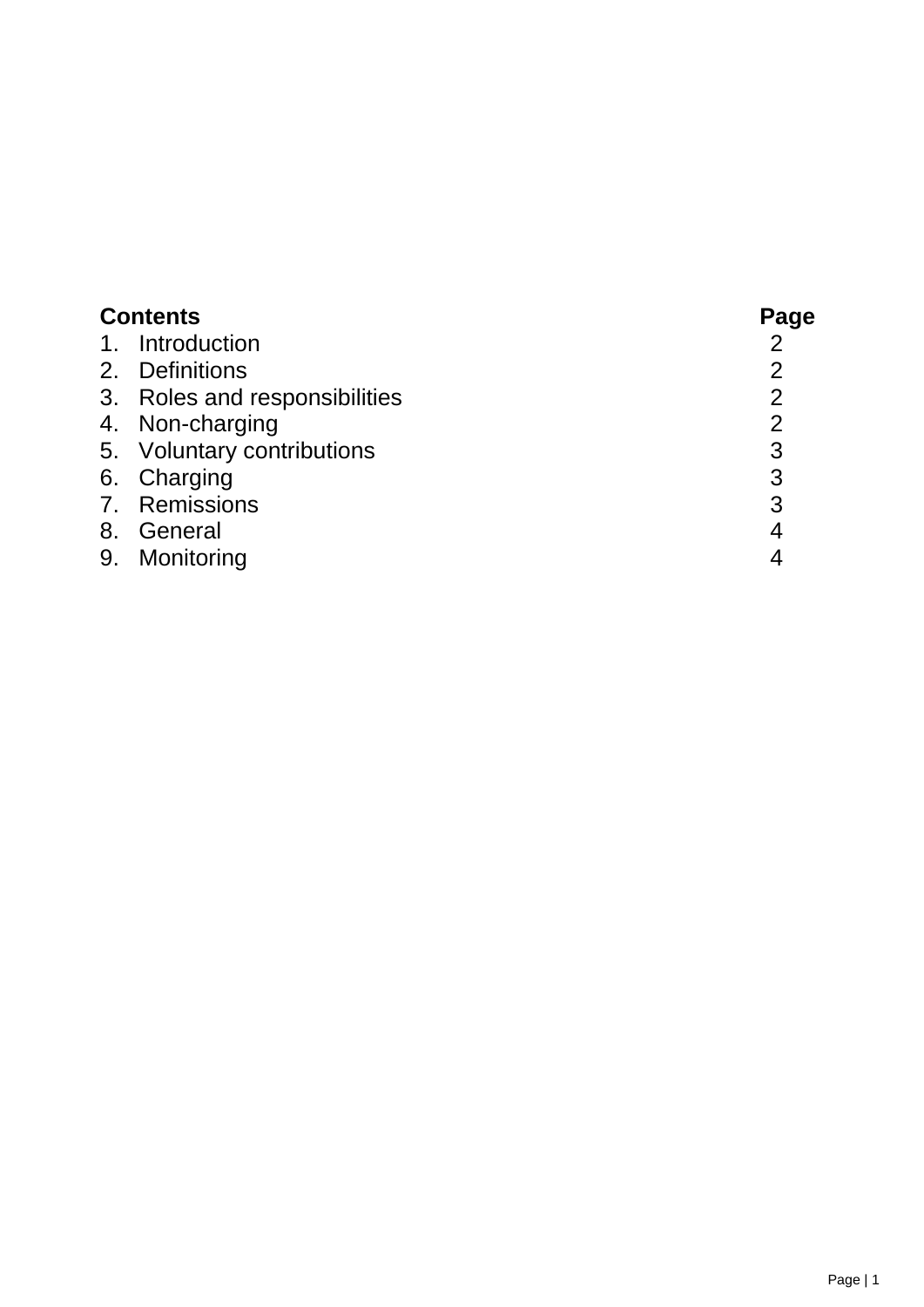# **Introduction:**

This policy gives guidance to the Governing Board, members of the Leadership Team and staff involved in the management of the school's finances. It is based on advice from the Department for Education (DfE) on [charging for school activities](https://www.gov.uk/government/publications/charging-for-school-activities) and [the Education Act 1996,](http://www.legislation.gov.uk/ukpga/1996/56/part/VI/chapter/III) sections 449 to 462 which set out the law on charging for school activities in England. The purposes of these provisions are:

- To maintain the right to a free school education.
- To ensure that activities offered as part of the National Curriculum and wholly within normal school time should be available to all pupils, regardless of their parents' ability or willingness to help meet the cost.
- To give educational authorities and schools the discretion to charge for optional activities provided wholly or mainly out of school hours.
- To confirm that schools may invite voluntary contributions for the benefit of the school or in support of any activity organised by the school, either in or outside school hours.

It gives clarity in regard to what schools can and cannot charge for, voluntary contributions, and endorses the principles in the Act, in particular that no child should have his/her access to the curriculum limited by charges.

# **Definitions**

- **Charge:** a fee payable for specifically defined activities
- **Remission**: the cancellation of a charge which would normally be payable

## **Roles and responsibilities**

The Governing Board is responsible for approving the charging and remissions policy, the Executive Headteacher is responsible for its implementation and staff are responsible for notifying the Executive Headteacher of any specific circumstances which they are unsure about or where they are not certain if the policy applies. Parents should notify staff or the Executive Headteacher of any concerns or queries regarding this policy and making voluntary contributions.

# **The school will not charge for**:

- Admission applications.
- School meals for pupils who are entitled to free school meals or infant free school meals. Pupils who are not entitled to free school meals currently are funded through the Mayoral Pledge to Newham Residents. If this changes then they will be charged a set amount per meal decided by the Governing Board.
- Books, materials, equipment and instruction in connection with the National Curriculum or Religious Education taught at school, except where parents have indicated in advance their wish to purchase the product.
- All activities that are a necessary part of the National Curriculum during school time. However, the school may permit organisations to charge parents when such an organisation is acting independently of the school or the LA, to arrange an activity to take place during school hours and parents want their children to join in the activity.
- Tuition for pupils learning to play musical instruments if the tuition is required as part of the National Curriculum, or part of a syllabus for a prescribed public examination that the pupil is being prepared for at the school, or part of religious education.
- Swimming lessons for all KS2 children. Lessons take place in school time and are part of the National Curriculum.
- Instrumental or vocal tuition, for pupils learning individually or in groups, unless the tuition is provided at the request of the pupil's parent.
- Education provided on any visit that takes place during school hours.
- Education provided on any visit that takes place outside school hours if it is part of: The National Curriculum or a syllabus for a prescribed public examination that the pupil is being prepared for at the school.
- Religious education.
- Early Years education.
- Supply teachers to cover for those teachers who are absent from school or accompanying pupils on a residential visit.
- Transporting registered pupils to or from the school premises, where the local education authority has a statutory obligation to provide transport.
- Transporting registered pupils to other premises where the Governing Board or local education authority has arranged for pupils to be educated.
- Transport that enables a pupil to meet an examination requirement when he has been prepared for that examination at the school.
- Transport provided in connection with an educational visit.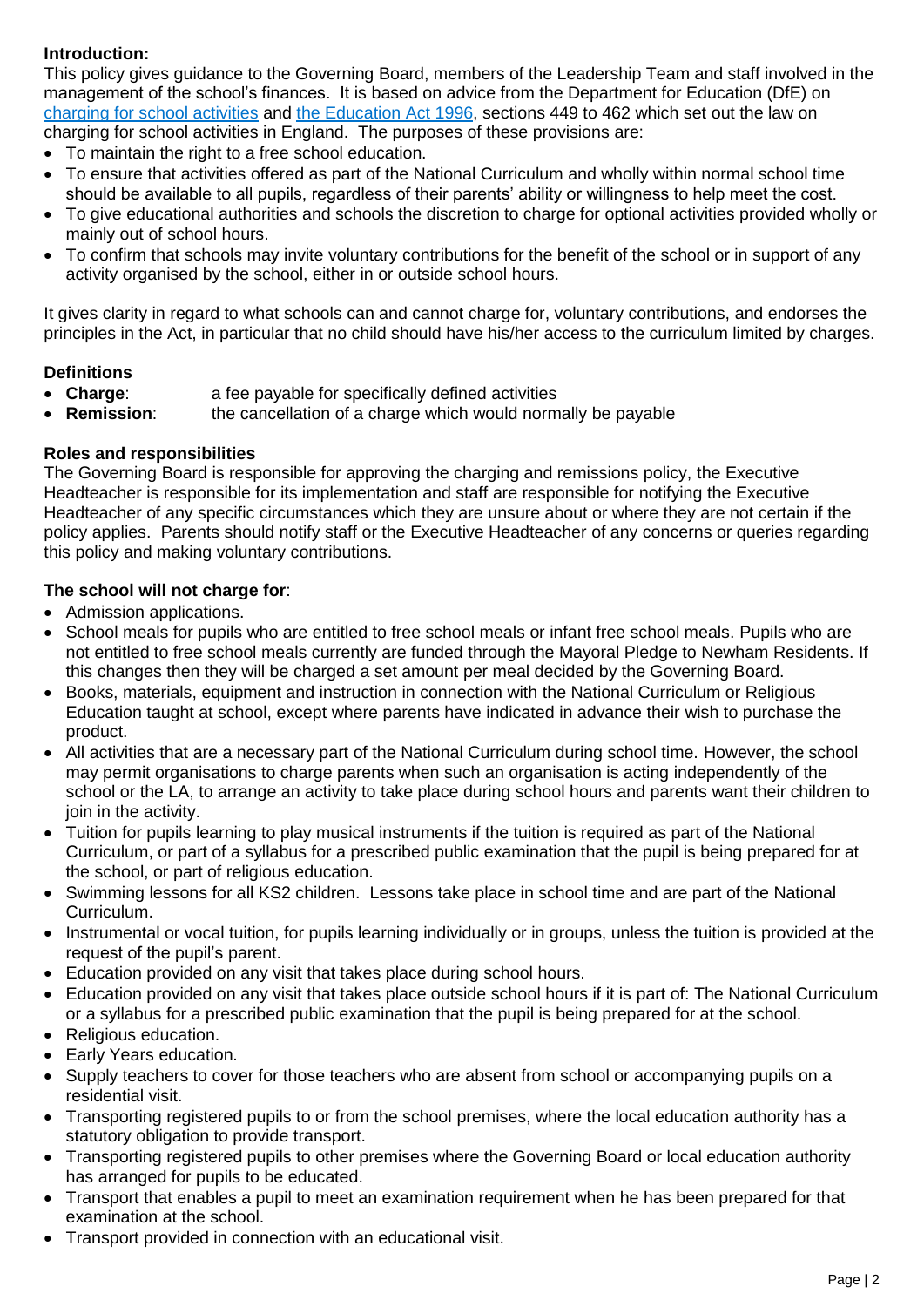# **Voluntary Contributions**

The school asks for a termly voluntary contribution of **£5.00** from parents to fund activities during school hours which would not otherwise be possible, however, it is important to note that no child will be excluded from an activity simply because their parents are unable, or unwilling to pay. The school will provide information to all parents in regard to how monies are spent.

If the school is unable to raise enough funds for an activity or visit then it may be cancelled. Parents will be made aware of a possible cancellation in the information circulated. At times, the school will pay additional costs in order to support the visit.

When making requests for voluntary contributions it will be made clear to parents:

- That giving a contribution is voluntary and there is no obligation to pay.
- That registered pupils at the school will not be treated differently according to whether or not their parents have made any contribution in response to the request. The responsibility for determining the level of voluntary contribution is delegated to the Headteacher.

Some activities which the school may ask parents for a voluntary contribution towards include:

- Visits from professionals including authors, performance artists, musicians, etc.
- Visits to museums which include particular activity/workshop sessions
- Sporting activities
- Outdoor adventure activities
- Educational visits
- Musical events
- Transport costs
- The school may ask for an additional voluntary contribution for activities in school time which otherwise would be prohibited by cost

# **The school may charge for:**

- Activities outside school hours including clubs and extended services.
- Any materials, books, instruments or equipment, where the child's parent wishes to own them. This may include study support books/materials, etc.
- The full cost to each pupil of any activities deemed to be optional extras taking place outside school hours, including residential visits (costs will be for board and lodging only). Parents of children who receive free school meals are able to make a reduced payment.
- Individual/Group Instrumental Tuition outside of that provided through the curriculum. There is a charge for individual or small-group music tuition, as this is in addition to that offered via the National Curriculum. These individual or small-group lessons are taught by peripatetic music teachers, parents receive information about the music lessons/tuition and choose to participate and pay. Children in Care who wish to have instrumental tuition are entitled to free tuition.
- Breakages and damage to school property where repair/replacement costs have been incurred. Where property belonging to a third party has been damaged by a pupil, and the school has been charged, the school may charge some or all of the cost to those responsible.
- Those children accessing wraparound care in the Breakfast and After School childcare provision.
- Lettings please refer to the Lettings Policy.

## **Remissions**

In some circumstances, in order to remove financial barriers for disadvantaged pupils, the Governing Board agrees that some activities and visits where charges can legally be made will be offered at no charge or a reduced charge to parents in particular circumstances.

This remissions statement sets out the circumstances in which charges will be waived. In other circumstances, there may be cases of family hardship, which make it difficult for pupils to take part in particular activities for which a charge is made. When arranging a chargeable activity, parents are able to apply in confidence for the remission of charges in part or in full. Authorisation of remission will be made by the Executive Headteacher/Head of School on behalf of the Governing Board. All parents have the right of appeal to the Governing Body if necessary.

Families qualifying for remission or help with charges include those parents in receipt of:

- Income Support
- Income based Job-seekers Allowance